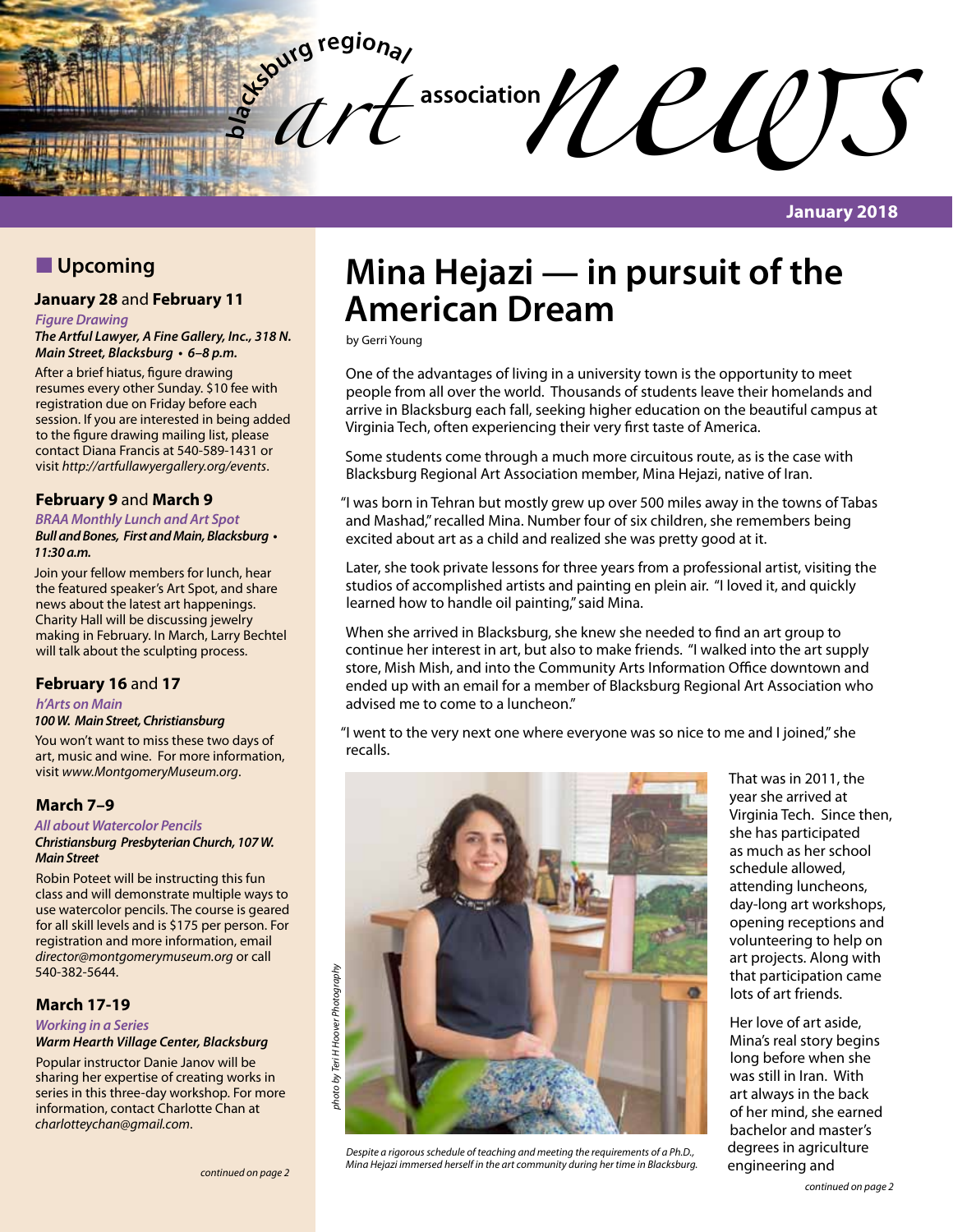## n **Upcoming** *continued from page 1* **Mina Hejazi** *continued from page 1*

#### **June 2-3**

*Sidewalk Art Show* **Taubman Museum of Art, Roanoke**

This annual show attracts thousands to the downtown streets of Roanoke near the Taubman, and has featured original fine art since 1958.

#### **July 12-14**

#### **Vera Dickerson Workshop**

#### *Christiansburg Presbyterian Church, 107 W. Main Street*

Mark this date on your calendar to attend this workshop with this ever-popular instructor. For more information, email *director@montgomerymuseum.org* or call 540-382-5644.

#### **September 5-9**

## **The Best of Yupo Workshop**  *with Sandy Maudlin*

### **Warm Hearth Village Center, Blacksburg**

If you love texture and gorgeous color, this workshop is for you. Many diverse methods will be explored to achieve great results on this slippery, synthetic paper, and you'll see why Sandy says that painting on Yupo is a blast. Email *charlotteychan@gmail.com* to express your intent to register. Your email simply lets her know how many people want to take the workshop. More information and registration form will be posted soon at *http://www.blacksburgart.org*.



*Kirk Carter and Robi Sallee talked about zine and journalmaking during the Art Spot at the November luncheon.*



*At the December luncheon, Loretta Bedia talks about one of her creations (with the assistance of Raf Bedia).*

agricultural economics from the University of Kerman and the Science and Research, Azad University in Tehran as steps toward working in international trade.

For the next five years, she worked as an economist at the Agricultural Planning and Economic Research Institute in Tehran and was a member of a team preparing documents for the purpose of Iran's accession to the World Trade Organization. Through all this, she dreamed of going to America, as "many Iranian kids do." She understood more English than she spoke. As time passed, she felt her master's degree was getting outdated and thought she should go back to school. After applying to several schools in the U.S. and Canada, she was accepted by several and ready to use her new visa.

"What better time to try to live in America!" she said. By August 2009, she was on her way to the University of Wyoming, in Laramie, to earn a second masters — this time, in international agricultural trade.

"I had mostly heard about places like New York and Washington and that was my vision of the U.S. big cities!" she said. "It was quite a surprise when I arrived in Laramie."

She was not only "in the middle of nowhere," she was exposed to English in a way she had never heard. "I called it a cowboy accent!" she said. "One of my professors was really hard for me to understand! But I believe



*photo by Mina Hejazi*

shoto by Mina Hejazı

*Mina's oil painting of Masuleh, a beautiful village in the north of Iran.*

in order to get along in a new place you have to immerse yourself in the local culture and I did that. The people were really nice to me. I bought my first television in seven years and listened to English at every chance. I studied hard."

"I got so used to little Laramie, that when I went to Denver with some school friends I was actually afraid of my first real big American city!" When feeling homesick, she went to the student store to look at the art supplies, which reminded her of Iran.

By August 2011, Mina possessed her second master's degree and was headed to Virginia Tech, one of five schools to accept her, to pursue her doctorate in economics from the College of Agriculture and Life Sciences. "It was the best school for my international trade studies," said Mina.

Before arriving in Blacksburg, Mina thought she was headed to live in the big city at last, but soon found that was not the case. "When I approached Blacksburg from the Roanoke airport all the trees along the way reminded me of northern Iran. I consider myself a big city person, but have grown to love Blacksburg and miss it when I am out of town."

"My habit of immersing myself in the culture of wherever I am paid off in Blacksburg," said Mina, "especially once I found the art organization and so many students from different countries."

From August 2011 until August 2017, Mina continued her studies, taught classes and worked for Virginia Tech at the same time, going back home to Iran only once for a month. Occasionally, VT sent her to conferences to make presentations in San Diego, San Francisco, Atlanta, Boston, Chicago, and Washington, DC, a testimony to how fluent she now is in English.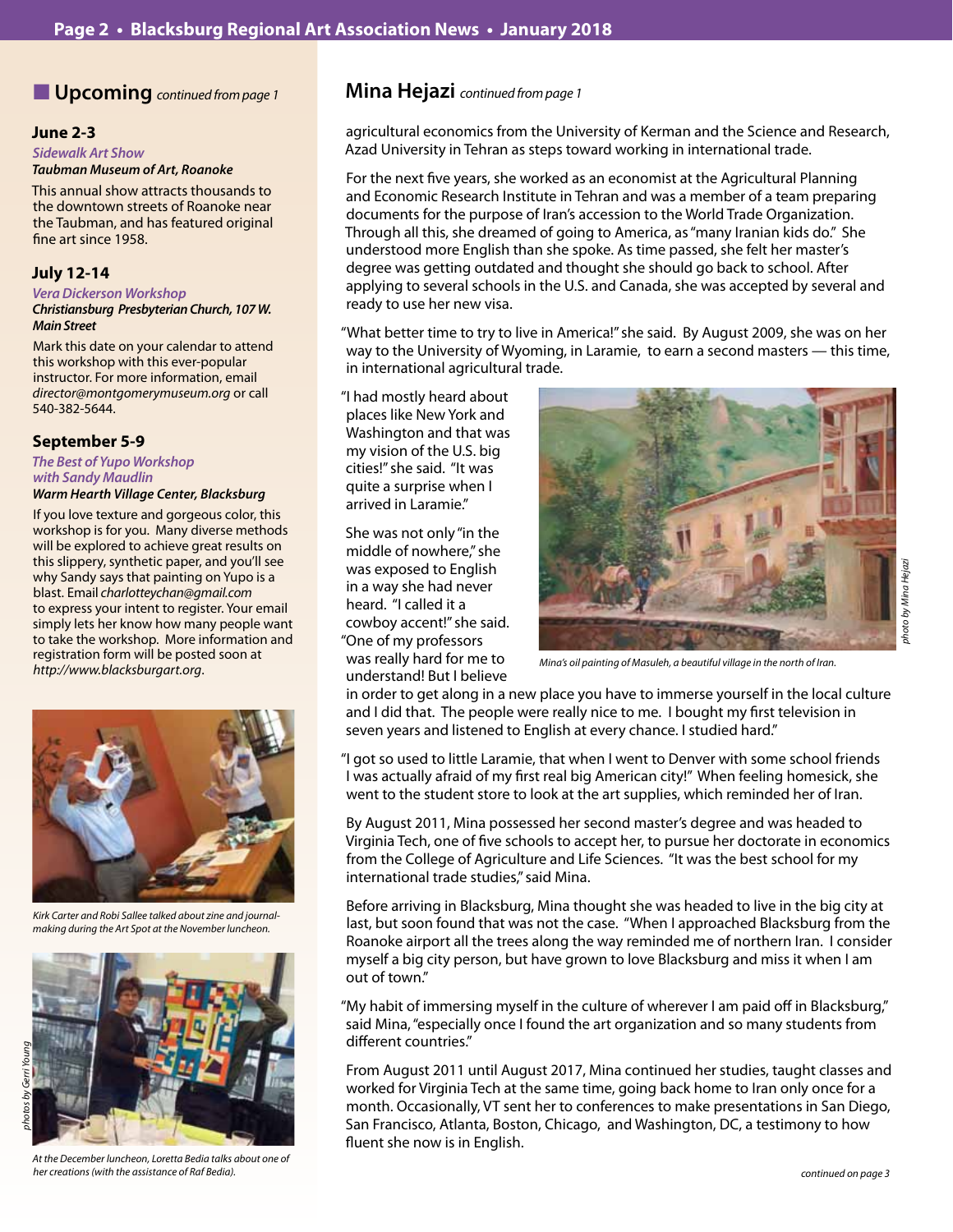## **Mina Hejazi** *continued from page 2*

From time to time, her brother came from Canada and an uncle from Iran visited her in Blacksburg. Lamenting her love of big cities to her uncle, he was quick to inform her she lived in "paradise."

This year, as she neared completion of her degree and the end of her student status, Mina began applying for teaching positions in her field throughout the U.S. and Canada, spurred on by the unsettled atmosphere currently surrounding immigrants in this country.

Shortly before her graduation, her efforts were rewarded when she was offered a tenure track teaching position at Chico State University in California, one of this country's top 10 agricultural universities.



*Mina Hejazi at her official "hooding" ceremony* 

On Dec. 21, Mina joined hundreds of students in Cassell Coliseum on the Virginia Tech campus in the procession of academic-robed achievers as she prepared to accept the maize-colored hood indicating her completion of her doctoral degree from the College of Agriculture and Life Sciences. There was never a doubt this day would come for this very determined woman.

While artist friends high in the coliseum seats cheered her on, her family in Iran watched the entire ceremony live on streaming video on their computer. *during her December graduation.* 

On Aug. 1, 2018, Mina will report to yet another American university but this time she will be the one standing at the front of the room. California's gain will be Blacksburg's loss and she will be missed.  $\blacksquare$ 

## **Artists and Virginia state tax responsibilities**

Because BRAA members have engaged in sales through the Holiday Market for the past three years, it has been brought to our attention that when an artist sells his or her work, VA tax of 5.3 % (for our area) should be collected with each sale and paid to the state. For those artists who may not already have Virginia tax identification numbers for operating a small business, you may look on line at *www.tax.virginia.gov*  for information and forms. This website should answer your questions about how to obtain a number and file quarterly on line. Paying taxes is the responsibility of each person who actively sells work.

Sales tax has never been collected during the BRAA Holiday Market at the Community Arts Information Office. Some individuals who already have a number calculate the tax on total sales and pay as if the tax had actually been collected. Paying tax is every artist's responsibility and the law, so each artist who does not have a tax number might check the website above.



## **n** Kudos

Congratulations to BRAA member **Lisa Acciai** whose painting, "The Nose Knows" was named **Best of Show** in Carilion's Patient Art Show. The exhibit, displayed in the lobby of Carilion Roanoke Memorial Hospital November 1 – January 25, is sponsored in part by The Dr. Robert L. A. Keeley Healing Arts Program.

## **Now Showing**

**January 15 – April 15** (except where indicated otherwise)

**Raf Bedia,** Long and Foster, Blacksburg

**Jeanette Bowker**, Mill Mountain Coffee and Tea, Blacksburg

**Diana Dougherty**, Shaheen Law Firm, Blacksburg

**Paula Golden**, Main Street Inn, Blacksburg

**Leslie Roberts Gregg**, Montgomery Museum, Christiansburg (thru February)

**Johanna Jones**, Shaheen Law Firm, Blacksburg

**Sidra Kaluszka**, Brown Insurance, Blacksburg

**Cheryl Mackian**, Zeppoli's dining room, Blacksburg

**Elina McCartney**, See Mark Optical, Blacksburg

**Larry Mitchell**, Community Arts Information Office, Blacksburg (Feb. - Mar.)

**Martha Olson**, Community Arts Information Office, Blacksburg (Feb. - Mar.)

**David Pearce**, Blue Ridge Cancer Care, Blacksburg

**Joy Rosenthal**, Blacksburg Transit

**Robi Sallee**, Virginia Tech Library System (VTLS), Blacksburg

**Linda Weatherly Shroyer** (and Walter Shroyer), "Imaginations," Rotunda Art Gallery, Chuck Mathena Center, Princeton, West Va. (thru Mar. 4)

**Michele Walter**, First Bank and Trust, Christiansburg

**Shaun Whiteside**, Glade Church Gallery, Blacksburg

**Norma Woodward**, Virginia Tech Women's Center

**Gerri Young**, Point West Management, Blacksburg

*"You don't have to see*  **the top of the staircase to take the first step."**

 *~ Martin Luther KIng, Jr.*